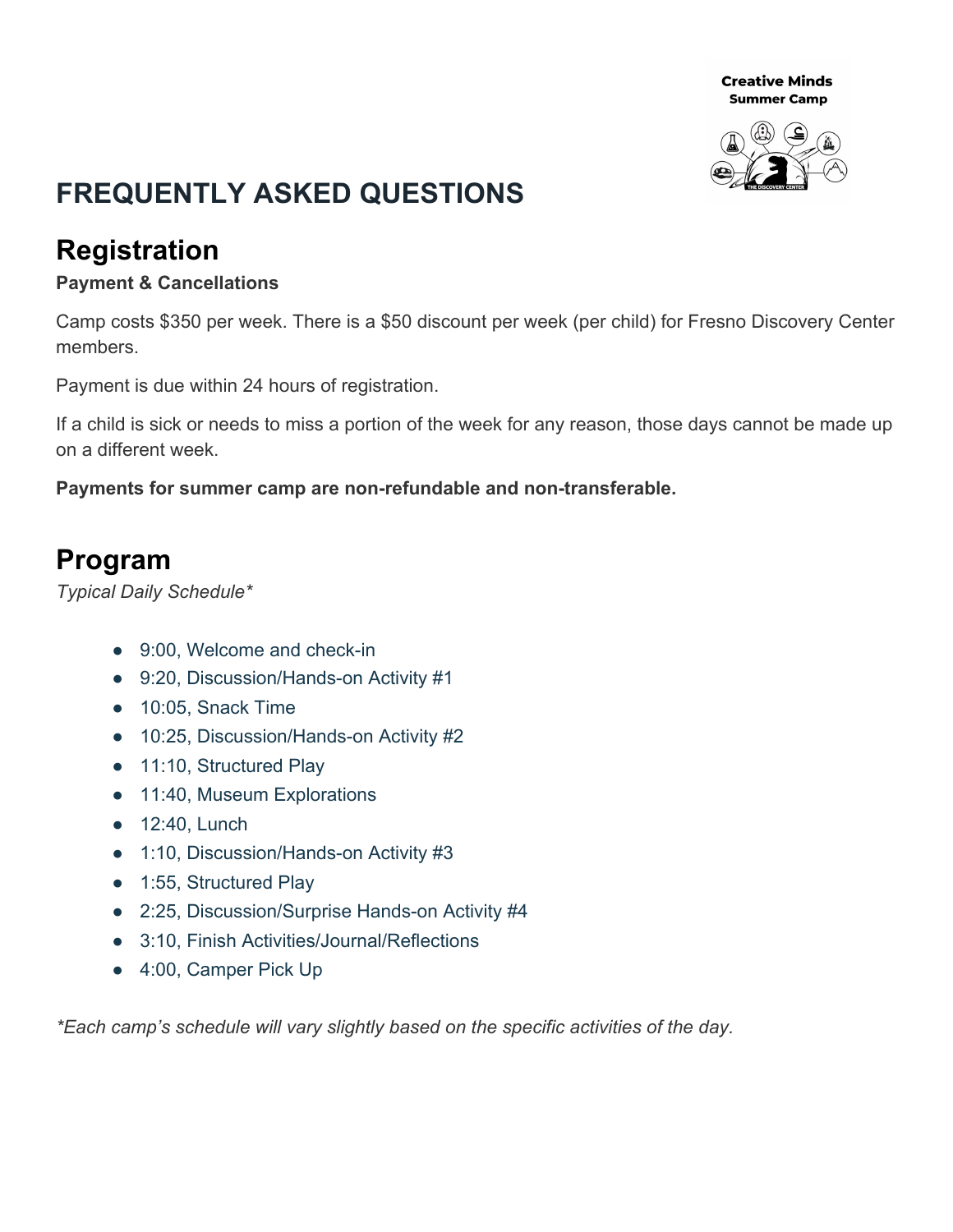# **Staffing**

Each group of campers will be assigned a camp educator for the week. Volunteers may also provide additional support for activities. Campers are supervised at all times by adults.

## **Daily Logistics**

### **Drop-Off**

Camp takes place from 9 AM to 4 PM daily. Drop-off takes place from 8:45-9:00 AM. Please park and bring your child to the Johnston Building, located on the east side of the parking lot.

All campers must be checked IN and OUT by their parent/legal guardian or authorized person that has been designated on the camper's Registration Form.

### **Pick-Up**

Pick-up takes place between 4 - 4:15 PM. Please sign out before leaving and provide a photo ID. Your child must be picked up by 4:15 PM for the regular program. Beyond this time, an additional \$1/minute late fee will be assessed for every minute thereafter, per camper.

We strongly discourage early pick up, but if you need to pick up your child early, please visit the admission desk as early as possible. Due to limited staffing and activities taking place in various locations inside and outside, we may need some time to assist you or locate your child.

#### **Parking**

There is free parking available onsite. Please be sure to bring all your valuables inside with you and secure your vehicle.

### **Preparing for Camp**

**The Discovery Center encourages a respectful environment among and between all members of our community- campers, staff and parents. Disrespectful behavior will not be tolerated.**

Whether it's your child's first year at camp, or they are a seasoned camper and need a little refresher, it's a good idea to go over summer camp rules and guidelines before leaving for camp. Talking about camp rules with your child will help them understand exactly what is expected of them and that you believe they can be successful while at camp.

### **Lunch and Snacks**

- Please pack a daily lunch, afternoon snack, and water bottle for your child. Children may not share food with others due to safety and health considerations. The Fresno Discovery Center does provide a bottle-filling station for refilling of water bottles.
- Campers will need to bring non-perishable lunch with them each day, unless otherwise specified. Lunches will not be stored in a refrigerator.

### **Clothing and Personal Items**

The camp will have a mix of indoor and outdoor activities. We ask families to monitor the weather and dress your child appropriately with clothing that can get dirty. Layers of clothing that allow campers to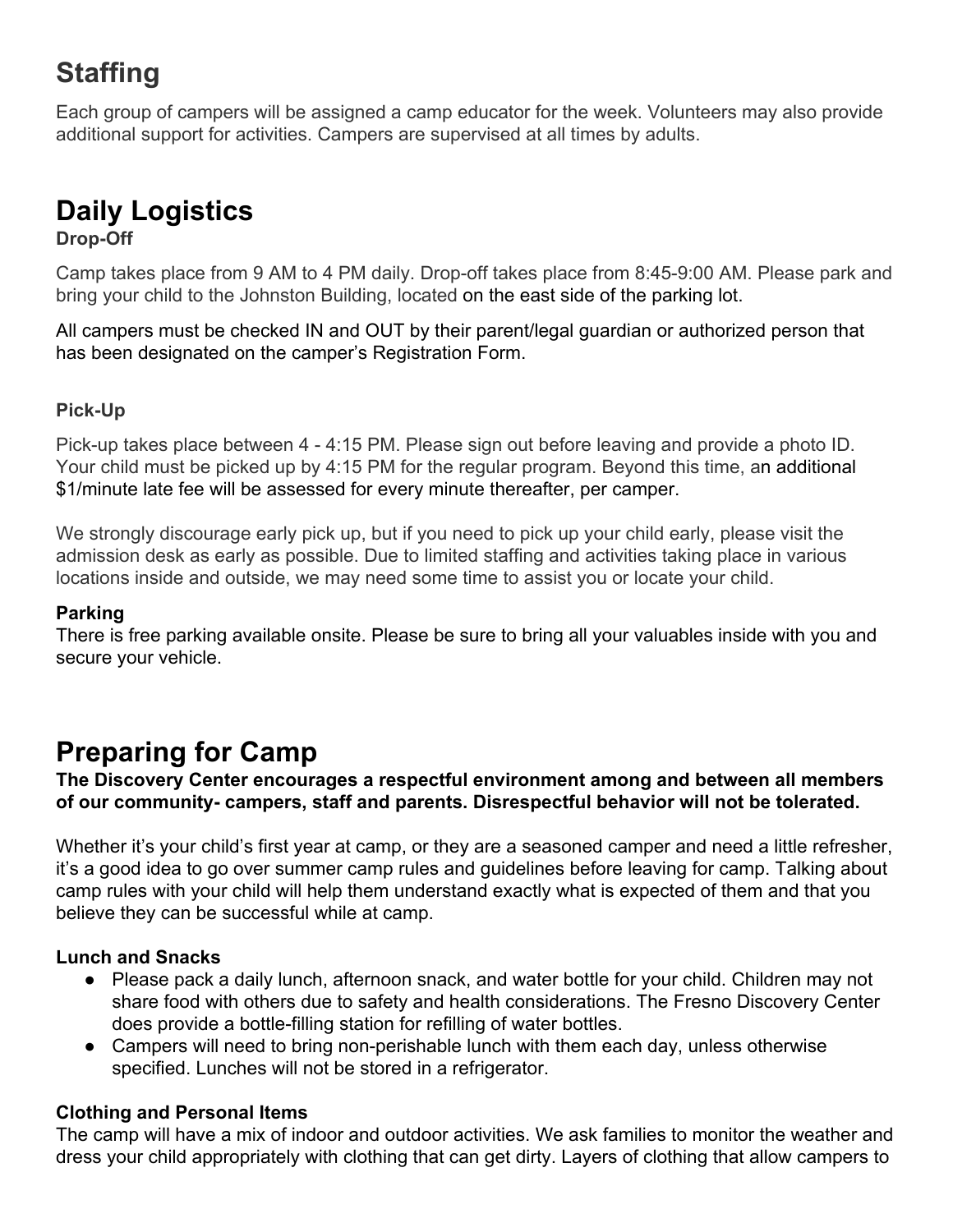adjust their clothing as needed based on the activity and location are recommended. Additionally, please bring/wear:

- Closed-Toed Shoes & Socks
- Day Pack (lunch, clothing, & other needed camp materials)
- Sunscreen (applied before arriving)
- Hat

A camp T-shirt will be provided as a part of the program.

If rain is in the forecast, wear appropriate clothing (rain jacket, rain boots, etc.). In light rain, outdoor activities will still take place. We do not offer refunds due to weather. Please label everything with your child's name. We will do our best to track lost items and have a Lost and Found bin at the end of each day.

Please leave all candy, gum, toys, electronics, games, and valuable items at home. The Fresno Discovery Center will not be responsible for these items. We do not allow drugs, alcohol, tobacco, weapons, or any other illegal or inappropriate items at camp.

Please do not allow your child to bring money to camp. If your child would like to purchase an item in the gift shop, he/she will be able to do so every Friday from 3:30 - 4PM.

## **Safety & Emergencies**

### **Behavioral Expectations**

We want to create a positive environment for learning and exploration. This is only possible if everyone feels safe and respected.

We have the following camp rules:

- Be Respectful be respectful to other campers, camp staff, camp facilities and the environment.
- Be Responsible be responsible for your belongings and materials, listen to instructions, and use tools and materials appropriately.
- Be Safe to make sure camp is a safe environment for everyone, use appropriate language, use tools appropriately, stay with your group, and do not share food.

If there is a minor issue, the camper will first be given a warning. If the behavior continues, we will call you to explain the situation and ask you to talk to your child on the phone. Ongoing disrespectful behavior may be the cause for dismissal from the program and *you will not be issued a refund*. Additionally, we have a zero tolerance policy for campers who deliberately physically harm other people or damage property. Please review these expectations with your child prior to camp.

### **Medication, Accidents & Illness**

Staff are not permitted to administer medication. However, if your child requires medication during camp, we can store it in a secure location and provide it to the child for self-administration at the appropriate time. This includes inhalers and EpiPens.

All accidents will be documented with an incident report. For minor scrapes or cuts, we will provide small bandages. For more serious injuries or medical emergencies, staff will contact you and/or your emergency contacts immediately. You may be required to pick up your child. An ambulance or paramedic will be called if necessary.